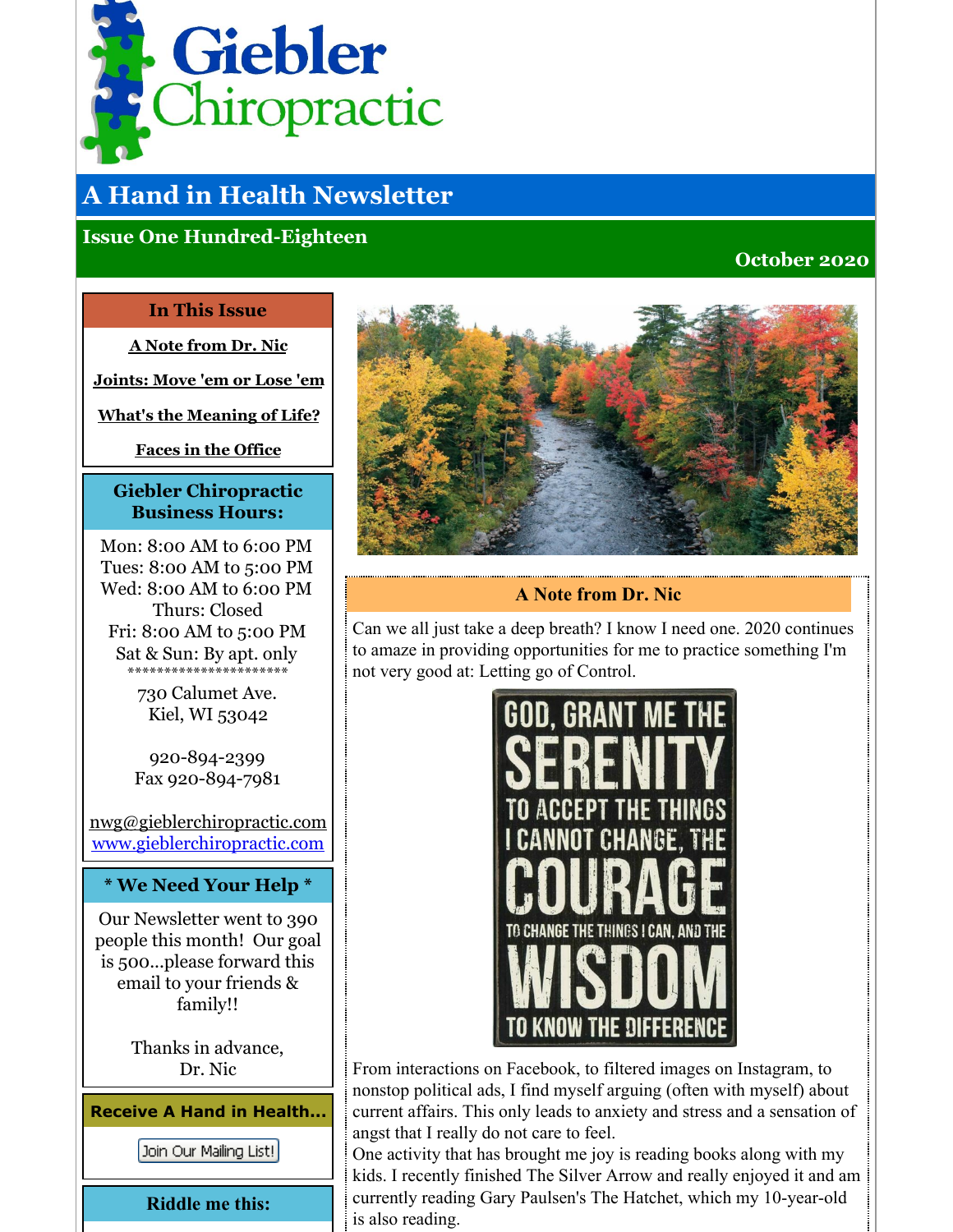If eleven plus two equals one, what does nine plus five equal?

# **BONE SUPPORT FORMULA**



Premium Calcium Complex Supplement with Soy Isoflavones and Support Nutrients.

Bone Support Formula™ is a unique 3-part formula to support bone health by providing high-tech sources of macrominerals (calcium and magnesium), support vitamins and trace minerals plus a special botanical complex.

#### **Did you know?**

There will be 2 Full Moons in October...on the first and last day of the month, October 1st and October 31st.

# **Find us on Facebook!**



Click here to go to our [Facebook](http://www.facebook.com/pages/Giebler-Chiropractic/218099108202339) page!

#### **Riddle Answer:**

11 o'clock plus 2 hours  $=$ 1 o'clock 9 o'clock plus 5 hours =

There's an inner peace and serenity with a good book, just as I can find it out for a run on the trails or on a walk with Bertha. Or just in the presence of family. We all want more peace...which for me means less Control.

Peace begins with me - is a mantra I have been repeating in my head over and over again for many months. I used to want to be in charge of others, in charge of situations, in charge of solutions. Having so much to be responsible for makes it quite impossible to find inner peace. Slowly, I've learned that I am only responsible for a few things, those that are in my control - when I stick to those, everything else seems to fall into place the way that it should be. What a relief, not having to be in charge of outcomes that were never even in my reach.

What can you control?

- Your own attitude
- Your own healing
- Your own actions
- Your own boundaries

You are not responsible for the things you can't control. Protect your energy. If you are a feeling like your life is a storm right now...take a breath and take a moment. What can you control? You can't control your first thought...but you can control your second thought and your first action.

As I mentioned...you can control your healing. Physically, emotionally, chemically...our office is a great place to start that process.

How can we help you or someone you know?



According to the Centers for Disease Control and Prevention (CDC), arthritis affects an estimated 50 million Americans. The most common form of arthritis is osteoarthritis, in which the cartilage surrounding joints becomes brittle and wears away, causing the tendons and ligaments supporting them to become stretched and painful. Eventually, the bones may even rub directly against each other, triggering even more pain. The result is that the arthritis sufferer loses mobility in the affected joints, and may develop chronic pain whenever they use them. The joints most commonly affected by osteoarthritis are the knees and two areas of the spine - the lower back (lumbar spine) and the neck (cervical spine). Medical treatments for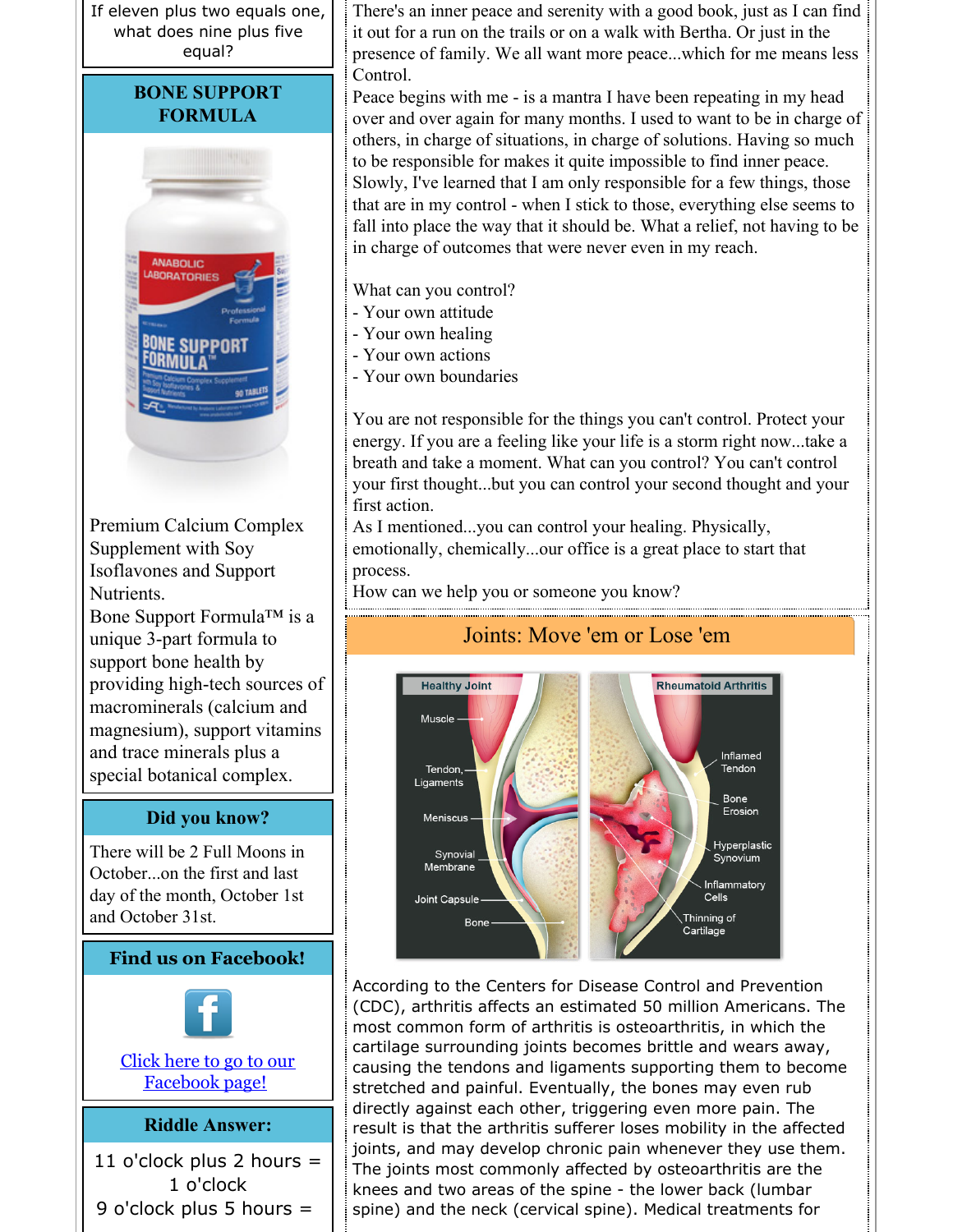2 o'clock

#### **Upcoming Events**

**\*\*Starting in September Office Closed Thursday & OPEN Friday\*\*\***

> **October 23rd Afternoon Office Closed**

cervical or neck arthritis-the form of osteoarthritis we are focusing on in this article-are primarily pharmacological, using NSAIDs (non-steroidal anti-inflammatory drugs such as diclofenac, ibuprofen, and naproxen) to reduce swelling and treat minor pain, codeine to treat more serious pain, and muscle relaxants. More serious cases are sometimes treated with amitriptyline, which reduces nerve pain in some cases, but which also has undesirable and uncomfortable side effects. Neck arthritis has been treated by chiropractors for many years with a great deal of success. While much of the clinical evidence has been anecdotal, a study published in Click **[HERE](https://gieblerchiropractic.blogspot.com/2020/10/joints-move-em-or-lose-em.html)** to finish reading.

#### **What's the meaning of life?**

What's the meaning of life?

Whoa...big question, right? Well, I don't plan on giving you the answer to that, but I have some thoughts on how to improve and lengthen your Quality of life.



According to the Harvard Medical School, in 1919, the average life expectancy for people born in the U.S. was about 56 years. Today, that has risen to almost 79 years. Older populations in particular are growing. The National Center for Health Statistics reports that 65-year-olds can expect to live another 19 years on

average, five more than in 1950. As baby boomers age, the number of U.S. adults over 65 is expected to more than double by 2060, outnumbering children for the first time, according to the Population Reference Bureau.

As progress on multiple fronts has made it possible for many people to live longer, interest has grown in how to age well: preserving physical and mental health to maximize quality of life in the elder years.

Those three words...Quality of Life. How do we maximize that? At our chiropractic office, we do that by working with each

individual's personal independence. The more independent you